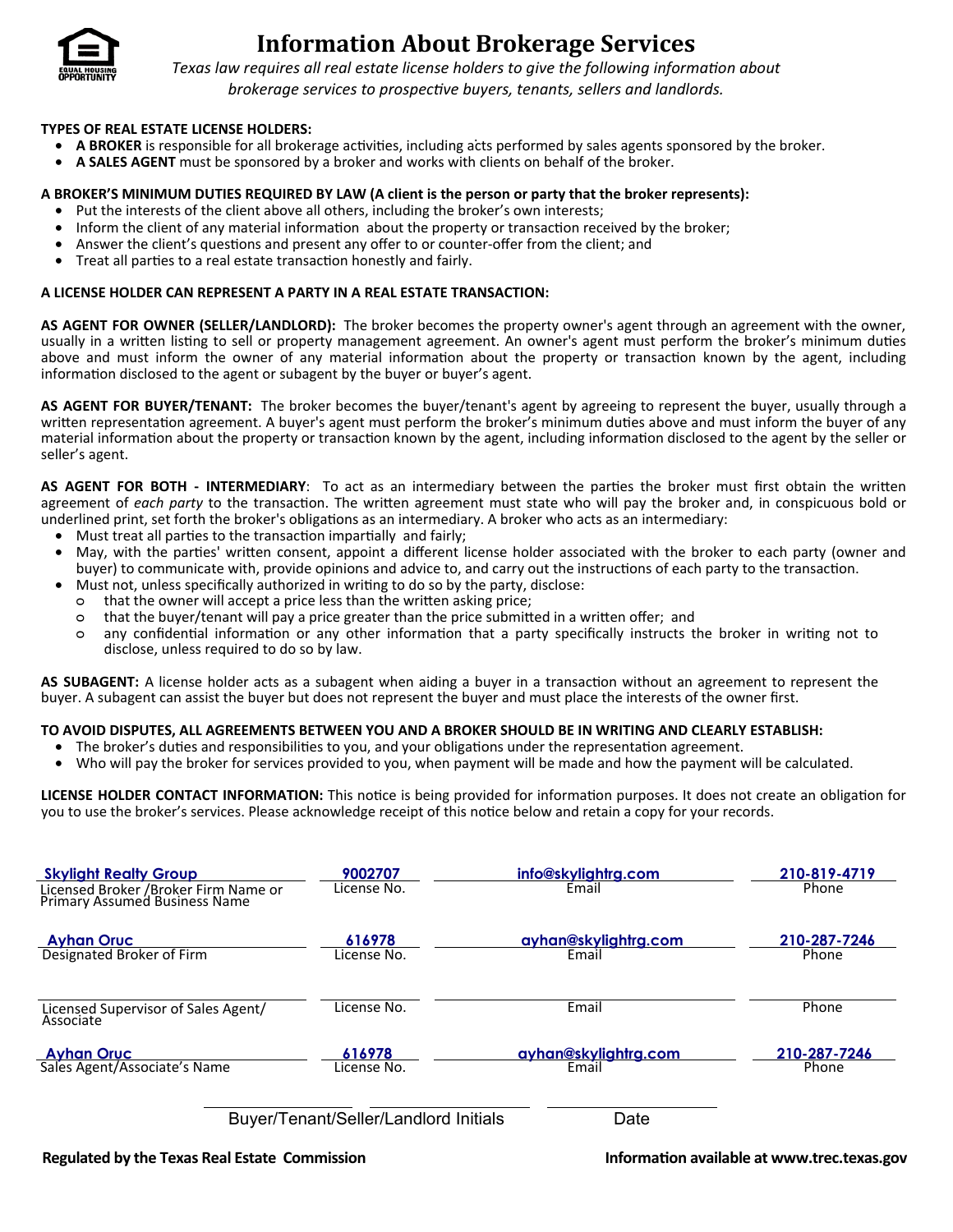

# **Information About Brokerage Services**

*Texas law requires all real estate license holders to give the following information about brokerage services to prospecƟve buyers, tenants, sellers and landlords.* 

- **TYPES OF REAL ESTATE LICENSE HOLDERS:**<br>• **A BROKER** is responsible for all brokerage activities, including acts performed by sales agents sponsored by the broker.
	- **A SALES AGENT** must be sponsored by a broker and works with clients on behalf of the broker.

# **A BROKER'S MINIMUM DUTIES REQUIRED BY LAW (A client is the person or party that the broker represents):**

- Put the interests of the client above all others, including the broker's own interests;
- Inform the client of any material information about the property or transaction received by the broker;
- Answer the client's questions and present any offer to or counter-offer from the client; and
- Treat all parties to a real estate transaction honestly and fairly.

### **A LICENSE HOLDER CAN REPRESENT A PARTY IN A REAL ESTATE TRANSACTION:**

**AS AGENT FOR OWNER (SELLER/LANDLORD):** The broker becomes the property owner's agent through an agreement with the owner, usually in a written listing to sell or property management agreement. An owner's agent must perform the broker's minimum duties above and must inform the owner of any material information about the property or transaction known by the agent, including information disclosed to the agent or subagent by the buyer or buyer's agent.

**AS AGENT FOR BUYER/TENANT:** The broker becomes the buyer/tenant's agent by agreeing to represent the buyer, usually through a written representation agreement. A buyer's agent must perform the broker's minimum duties above and must inform the buyer of any material information about the property or transaction known by the agent, including information disclosed to the agent by the seller or seller's agent.

AS AGENT FOR BOTH - INTERMEDIARY: To act as an intermediary between the parties the broker must first obtain the written agreement of *each party* to the transaction. The written agreement must state who will pay the broker and, in conspicuous bold or underlined print, set forth the broker's obligations as an intermediary. A broker who acts as an intermediary:

- Must treat all parties to the transaction impartially and fairly;
- May, with the parties' written consent, appoint a different license holder associated with the broker to each party (owner and buyer) to communicate with, provide opinions and advice to, and carry out the instructions of each party to the transaction.
- Must not, unless specifically authorized in writing to do so by the party, disclose:
- o that the owner will accept a price less than the written asking price;
- o that the buyer/tenant will pay a price greater than the price submitted in a written offer; and
- େ any confidenƟal informaƟon or any other informaƟon that a party specifically instructs the broker in wriƟng not to disclose, unless required to do so by law.

AS SUBAGENT: A license holder acts as a subagent when aiding a buyer in a transaction without an agreement to represent the buyer. A subagent can assist the buyer but does not represent the buyer and must place the interests of the owner first.

# **TO AVOID DISPUTES, ALL AGREEMENTS BETWEEN YOU AND A BROKER SHOULD BE IN WRITING AND CLEARLY ESTABLISH:**

- The broker's duties and responsibilities to you, and your obligations under the representation agreement.
- Who will pay the broker for services provided to you, when payment will be made and how the payment will be calculated.

LICENSE HOLDER CONTACT INFORMATION: This notice is being provided for information purposes. It does not create an obligation for you to use the broker's services. Please acknowledge receipt of this notice below and retain a copy for your records.

| <b>Skylight Realty Group</b>                                           | 9002707     | info@skylightrg.com     | 210-819-4719 |
|------------------------------------------------------------------------|-------------|-------------------------|--------------|
| Licensed Broker / Broker Firm Name or<br>Primary Assumed Business Name | License No. | Email                   | Phone        |
| <b>Avhan Oruc</b>                                                      | 616978      | ayhan@skylightrg.com    | 210-287-7246 |
| Designated Broker of Firm                                              | License No. | Email                   | Phone        |
| Licensed Supervisor of Sales Agent/<br>Associate                       | License No. | Email                   | Phone        |
| Jeanette Oruc-de Leon                                                  | 631842      | jeanette@skylightrg.com | 210-819-4719 |
| Sales Agent/Associate's Name                                           | License No. | Email                   | Phone        |

Buyer/Tenant/Seller/Landlord Initials

Date

 **InformaƟon available at www.trec.texas.gov**